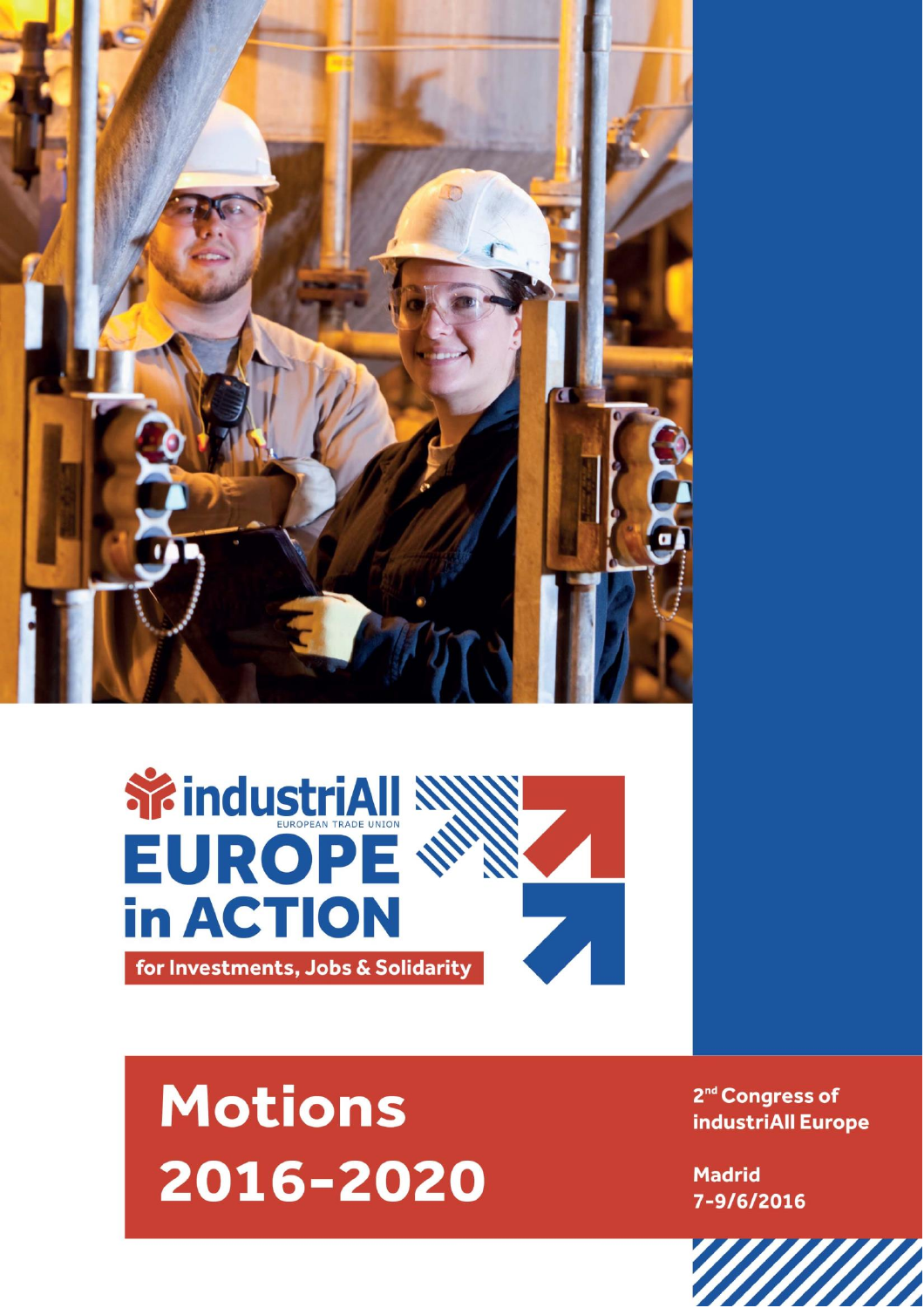**industriAll Europe**

**2 Madrid 7-9/06/2016 nd Congress**



### **IndustriAll European Trade Union's Motions 2016-2020**

**As adopted by the 2nd industriAll Europe Congress on 8th June 2016**

## **IndustriAll Europe demands that Europe rise to the challenge: a credible refugee strategy, aid & support and above all a show of solidarity**

The European continent is experiencing the worst humanitarian crisis in its history. Over recent months, several million people have been seeking refuge fleeing poverty, war and persecution or have been forcibly displaced. The vast majority have been seeking residence in neighbouring countries. Those who have tried to reach Europe have often made a dangerous and perilous journey. Too many of them have lost their lives.

This situation requires a European response based on humanity, solidarity and inclusion. European trade unions know better than anyone that our societies have been built and developed thanks to ongoing cultural and ethnic diversity.

Nevertheless, the situation is unfortunately polarising society. Even if the vast majority of people in Europe are in favour of taking in and helping the refugees, xenophobic and racist parties are using the dire situation of the refugees and the uncoordinated approach by the EU and individual countries as a way to draw public attention and to exploit this for their own benefit.

IndustriAll Europe calls upon all of its affiliated organisations, their staff and their active membership in all companies across Europe to show active solidarity with refugees and to reject all forms of prejudice, racism, xenophobia and acts of violence in the strongest possible terms.

#### **Asylum is a fundamental human right**

All European Union Member States are signatories to the Geneva Convention and must welcome asylum seekers with dignity and humanity. These last months have shown that the Dublin Regulation, which obliges every refugee to register his/her asylum claim in the first EU country entered and which has turned out to be largely impracticable, has failed and needs to be revised. With guarantees regarding family reunion, respect for personal property and - as much as possible - a refugee's wish to seek asylum in the country of his/her choice, all countries in Europe must share equal responsibility in welcoming refugees.

We need a uniform European policy, with respect of humane standards. This humanitarian obligation on the part of the EU includes above all improved registration and assistance for refugees at those points where they enter Europe, and this in solidarity among all European countries. The burden cannot be only on the countries of entry.

The very long waiting periods for registration, and for the asylum procedure, must be shortened, while standards of due legal process need to be guaranteed in asylum procedures. The statement of countries as a secure country of origin must not be used as a general rule to undermine the individual's right to claim asylum. The EU Charter of Fundamental Rights has to be upheld and respected.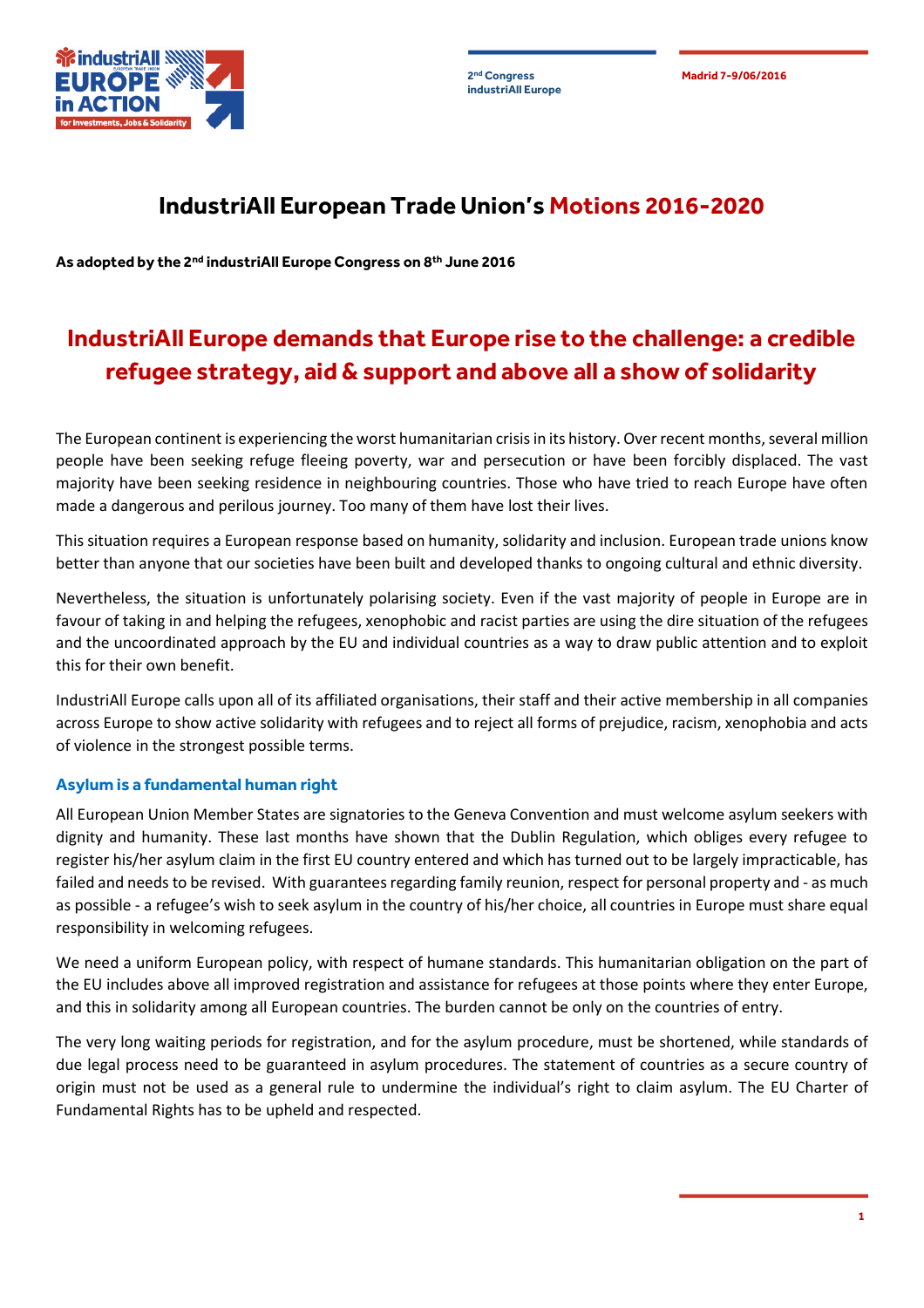Refugees can and should be an opportunity for Europe. They will be an asset to Europe's economy and society in the future. We have to combat prejudices which are nurtured by xenophobic parties. Migrants contribute more to our social systems than they receive. The EU can manage the current crisis and turn Europe into a safe and hospitable place for asylum seekers for the benefit of all.

#### **Refugees in the European Union**

We take note of the European Commission's initiatives to address the refugee emergency in Europe and the Council Decision to adopt a plan to share refugees among the EU Member States. IndustriAll Europe demands the Member States to guarantee the free movement of men and women and not to undermine the Schengen Agreement. We call on the EU to put forward a fully-fledged migration policy, including the integration of refugees into the community as well as the labour market.

Local communities should be supported in their efforts to take in refugees and to provide decent living conditions. Provisions must be made to guarantee health care and proper assistance and help. Too many refugees have suffered physical and psychological harm. Integration into the community – and into the labour market – also means providing from the outset language courses and access to education.

IndustriAll Europe and its affiliates call on the established political actors and institutions of the EU and its Member States to work on improving the acceptance of refugees in society, so that the desperate situation of these human beings in need of protection, fleeing from wars and political persecution, is not exploited by populists in elections. Right-wing extremism and xenophobia must be opposed.

#### **Access to the Labour Market**

Improving access to the labour market for refugees and migrants is key to facilitating integration into society. Trade unions have a special responsibility to ensure that refugees and migrants obtain fair conditions in the labour market. It is crucial that the refugees get into the labour market. However, it is equally important that we prevent the exploitation of refugees and any attempt to use the current refugee crisis in Europe to undermine working conditions and social standards and to circumvent existing collective agreements.

We must reject the division of the labour market into an "A" and a "B" labour market with consequent lower wages, worsened working conditions and reduced social security access for the weakest workers. Such an unfair situation would create a serious obstacle to the successful integration of refugees and migrants and could be abused by employers as an argument for undercutting existing minimum wages, wage floors and collective agreements in general. We cannot and will not accept any form of wage or social dumping.

Refugees and migrants must have the same working conditions as nationals. They must also have equivalent conditions for employment-related education opportunities for adults, vocational training and apprenticeships, as these can be considered a prerequisite for access to the labour market in many countries.

Social Partners can actively contribute to delivering concrete solutions for helping to integrate refugees and migrants into the labour market. Employers also bear a clear responsibility in the current situation. It is important that they make jobs, vocational training and apprenticeships available to refugees, and that they resolutely respond to any and all forms of racism and xenophobia in their companies and subsidiaries, wherever they are situated.

Directive 2013/33/EU on legal access to the labour market for asylum seekers must be rapidly and fully transposed to ensure that applicants have access to the labour market no later than 9 months from the date when the application for international protection was lodged. Beyond legal aspects, migrants and refugees must overcome many hurdles to access the labour market such as language, rejection/discrimination, recognition of diplomas, and access to training for acquiring new skills.